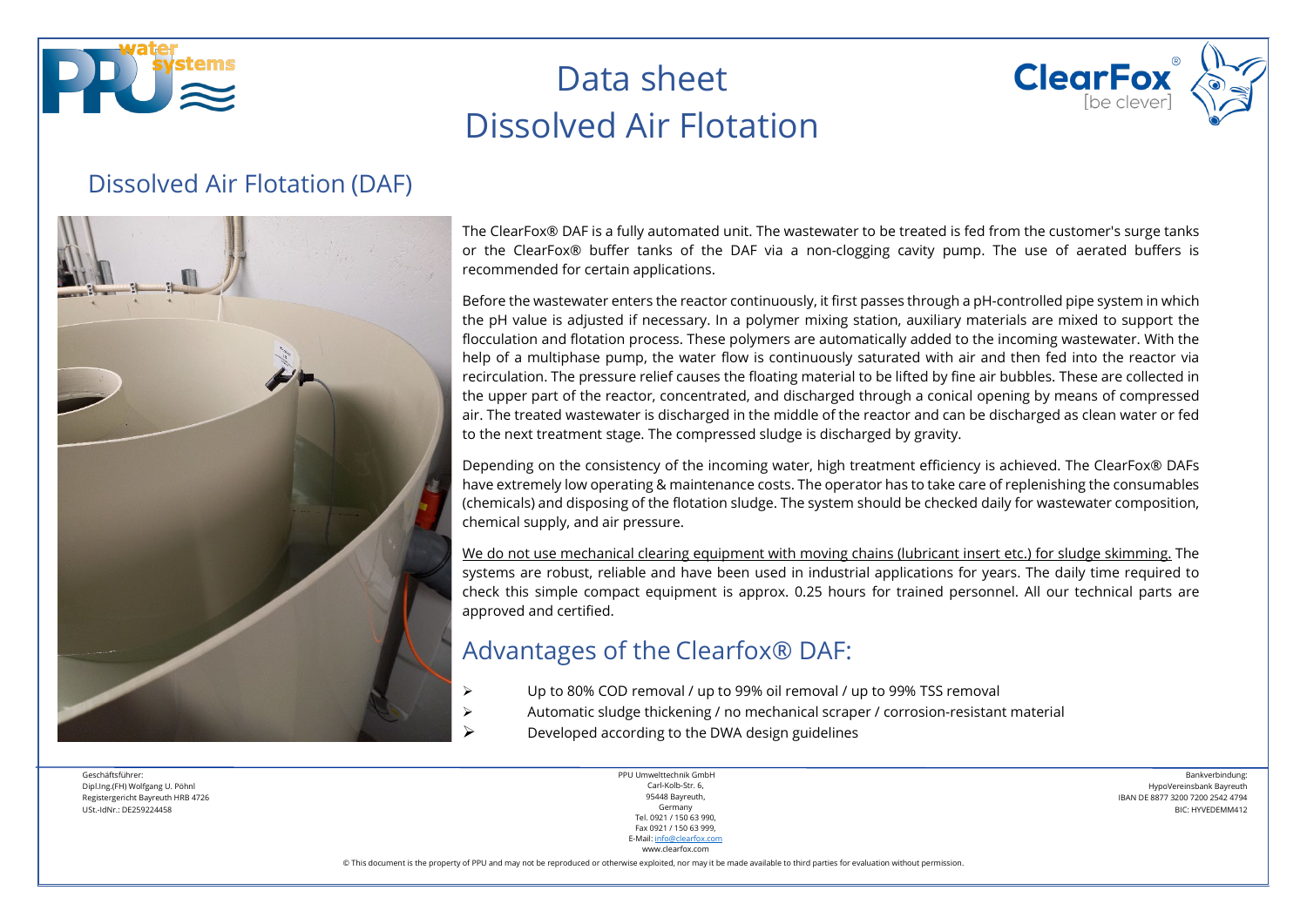



## Cleaning efficiency

The flotation process removes solids, fats, oils, and some biodegradable substances. In addition, the pH is adjusted to 7 and the temperature is not changed, making the wastewater quality suitable for biological treatment.

Typical parameters achieved for the food/oil industry in the inlet/outlet are given below in mg/l.

COD Inlet: 3000-7000 / Outlet: 1000-1500 BOD Inlet: 2000-3500 / Outlet: 700-1000 TSS Inlet: 500-1500 / Outlet: 5-50

Jar tests are recommended for the correct selection of chemicals and can be carried out in the PPU laboratories. A 5-litre sample is required for this.

## Sludge

The solids, fats and oils removed from the wastewater are called flotation sludge. The amount produced depends on the concentration of the oils/solids and the precipitated/flocculated wastewater. The flotation sludge is collected and can then be disposed of or dewatered or used for agricultural purposes where permitted. At an average concentration, you can expect 40 - 60 litres of thickened flotation sludge per m<sup>3</sup> of wastewater. This corresponds to an amount of about 4 - 6 percent by volume in relation to the wastewater supplied daily. The amount of sludge depends on the TSS, FOG as well as the flocculated/precipitated solids (oil, TOC, COD concentrations). Please refer to the data sheets for the ClearFox® sludge treatment options.

Geschäftsführer: Dipl.Ing.(FH) Wolfgang U. Pöhnl Registergericht Bayreuth HRB 4726 USt.-IdNr.: DE259224458

PPU Umwelttechnik GmbH Carl-Kolb-Str. 6, 95448 Bayreuth, Germany Tel. 0921 / 150 63 990, Fax 0921 / 150 63 999, E-Mail[: info@clearfox.com](mailto:info@clearfox.com)

Bankverbindung: HypoVereinsbank Bayreuth IBAN DE 8877 3200 7200 2542 4794 BIC: HYVEDEMM412

**ClearFox** 

www.clearfox.com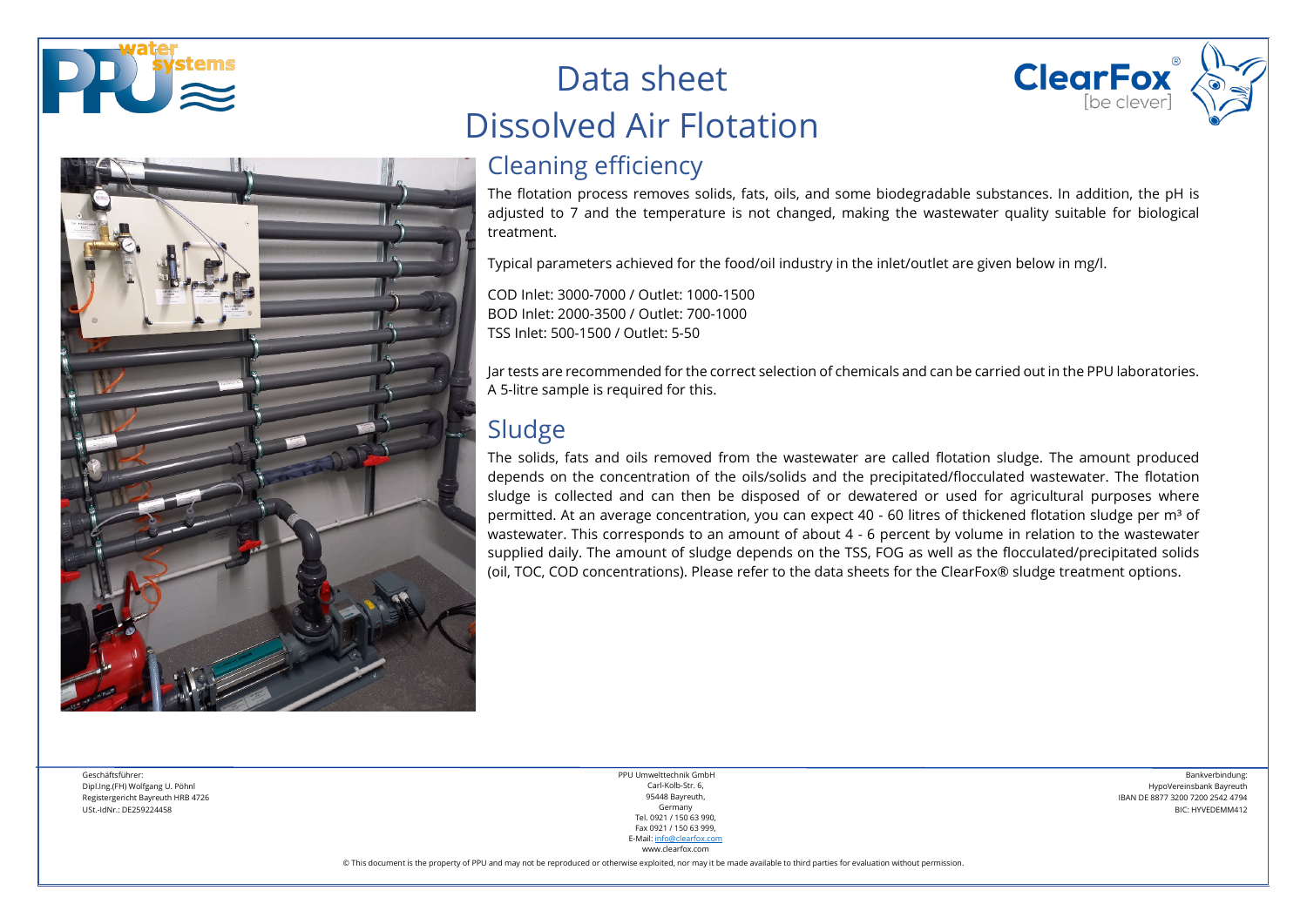



#### Technical Data:

| Max. flow rate of a DAF<br>Series/flow rate [m3/hr]                    | <b>DAF/1.0</b>                                                                                                                                                                                   | <b>DAF/2.0</b>                                                                                                                                                              | <b>DAF/3.0</b>                                                | <b>DAF/5.0</b>                                                | <b>DAF/7.5</b>                                       | <b>DAF/10.0</b>                                      | <b>DAF/15.0</b>                                      | DAF/18-20                                  |  |  |  |  |
|------------------------------------------------------------------------|--------------------------------------------------------------------------------------------------------------------------------------------------------------------------------------------------|-----------------------------------------------------------------------------------------------------------------------------------------------------------------------------|---------------------------------------------------------------|---------------------------------------------------------------|------------------------------------------------------|------------------------------------------------------|------------------------------------------------------|--------------------------------------------|--|--|--|--|
| Max. daily wastewater<br>volume [m3/d]                                 | 20                                                                                                                                                                                               | 40                                                                                                                                                                          | 60                                                            | 100                                                           | 150                                                  | 200                                                  | 300                                                  | 400                                        |  |  |  |  |
| <b>Volume of the customer's</b>                                        | 15                                                                                                                                                                                               | 29                                                                                                                                                                          | 43                                                            | 72                                                            | 108                                                  | 144                                                  | 180                                                  | 240                                        |  |  |  |  |
| storage tanks in m <sup>3</sup>                                        | This corresponds to approx. 60 % of the daily flow rate in m <sup>3</sup> /day and can be reduced if a steady inflow to the DAF is ensured, please ask the ClearFox® team for details.           |                                                                                                                                                                             |                                                               |                                                               |                                                      |                                                      |                                                      |                                            |  |  |  |  |
| <b>Twin-DAF</b>                                                        | No                                                                                                                                                                                               | No                                                                                                                                                                          | No                                                            | No.                                                           | No                                                   | Yes                                                  | Yes                                                  | on request                                 |  |  |  |  |
|                                                                        |                                                                                                                                                                                                  | TWIN-DAF is a 2x parallel reactor system that gives double the flow rate (max. 18 m <sup>3</sup> /hr); ISO sea container transport. Contact the ClearFox® team for details. |                                                               |                                                               |                                                      |                                                      |                                                      |                                            |  |  |  |  |
| <b>Power consumption</b><br>Kilowatt/ampere,<br>400 Volt AC, 3~, 50 Hz | 3/16<br>(240 Volt)                                                                                                                                                                               | $5/20$                                                                                                                                                                      | $5/20$                                                        | 5/20                                                          | 7/25                                                 | 10/25                                                | 12/25                                                | 12/25                                      |  |  |  |  |
| Sludge discharge with air<br>transport from the DAF unit<br>by:        | manual                                                                                                                                                                                           | Compressed air,<br>semi-automated                                                                                                                                           | Compressed air,<br>semi-automated                             | Compressed air,<br>semi-automated                             | Compressed air,<br>semi-automated                    | Compressed air,<br>semi-automated                    | Compressed air,<br>semi-automated                    | Compressed air,<br>semi-automated          |  |  |  |  |
|                                                                        | If the discharged sludge cannot flow by gravity to the sludge dewatering system, it must be pumped, (optional hopper and eccentric screw pump) Please contact the<br>ClearFox® team for details. |                                                                                                                                                                             |                                                               |                                                               |                                                      |                                                      |                                                      |                                            |  |  |  |  |
| Sludge storage/handling on<br>site recommended<br>[@4% TS flotate]     | Litter bin                                                                                                                                                                                       | Bag drainage or<br>without drainage                                                                                                                                         | Without drainage,<br>Dewatering<br>container or<br>Mini press | Without drainage,<br>Dewatering<br>container or<br>Mini press | Unrollable<br>drainage container<br>or<br>Mini press | Unrollable<br>drainage container<br>or<br>Mini press | Unrollable<br>drainage container<br>or<br>Mini press | Rollable drainage<br>container or<br>Press |  |  |  |  |
| Sludge removal support with<br>scraper included                        | <b>No</b>                                                                                                                                                                                        | No                                                                                                                                                                          | optional                                                      | optional                                                      | optional                                             | optional                                             | recommended                                          | Yes, standard                              |  |  |  |  |
| <b>Euro pallets / Transport</b>                                        | 1,5                                                                                                                                                                                              | $\overline{2}$                                                                                                                                                              | 3                                                             | 4                                                             | 6                                                    | 6                                                    | 20 ft HC                                             | 20 ft HC                                   |  |  |  |  |
| WF [cm]                                                                | 85                                                                                                                                                                                               | 100                                                                                                                                                                         | 125                                                           | 150                                                           | 175                                                  | 200                                                  | 220                                                  | 240                                        |  |  |  |  |
| WD [cm]                                                                | 85                                                                                                                                                                                               | 85                                                                                                                                                                          | 85                                                            | 85                                                            | 100                                                  | 150                                                  | 175                                                  | 200                                        |  |  |  |  |
| $L$ [ $cm$ ]                                                           | 125                                                                                                                                                                                              | 125                                                                                                                                                                         | 150                                                           | 200                                                           | 200                                                  | 210                                                  | 240                                                  | 240                                        |  |  |  |  |
| $H$ [ $cm$ ]                                                           | 190                                                                                                                                                                                              | 210                                                                                                                                                                         | 210                                                           | 210                                                           | 220                                                  | 220                                                  | 220                                                  | 240                                        |  |  |  |  |

Geschäftsführer: Dipl.Ing.(FH) Wolfgang U. Pöhnl Registergericht Bayreuth HRB 4726 USt.-IdNr.: DE259224458

PPU Umwelttechnik GmbH Carl-Kolb-Str. 6, 95448 Bayreuth, Germany Tel. 0921 / 150 63 990, Fax 0921 / 150 63 999, E-Mail[: info@clearfox.com](mailto:info@clearfox.com)

Bankverbindung: HypoVereinsbank Bayreuth IBAN DE 8877 3200 7200 2542 4794 BIC: HYVEDEMM412

www.clearfox.com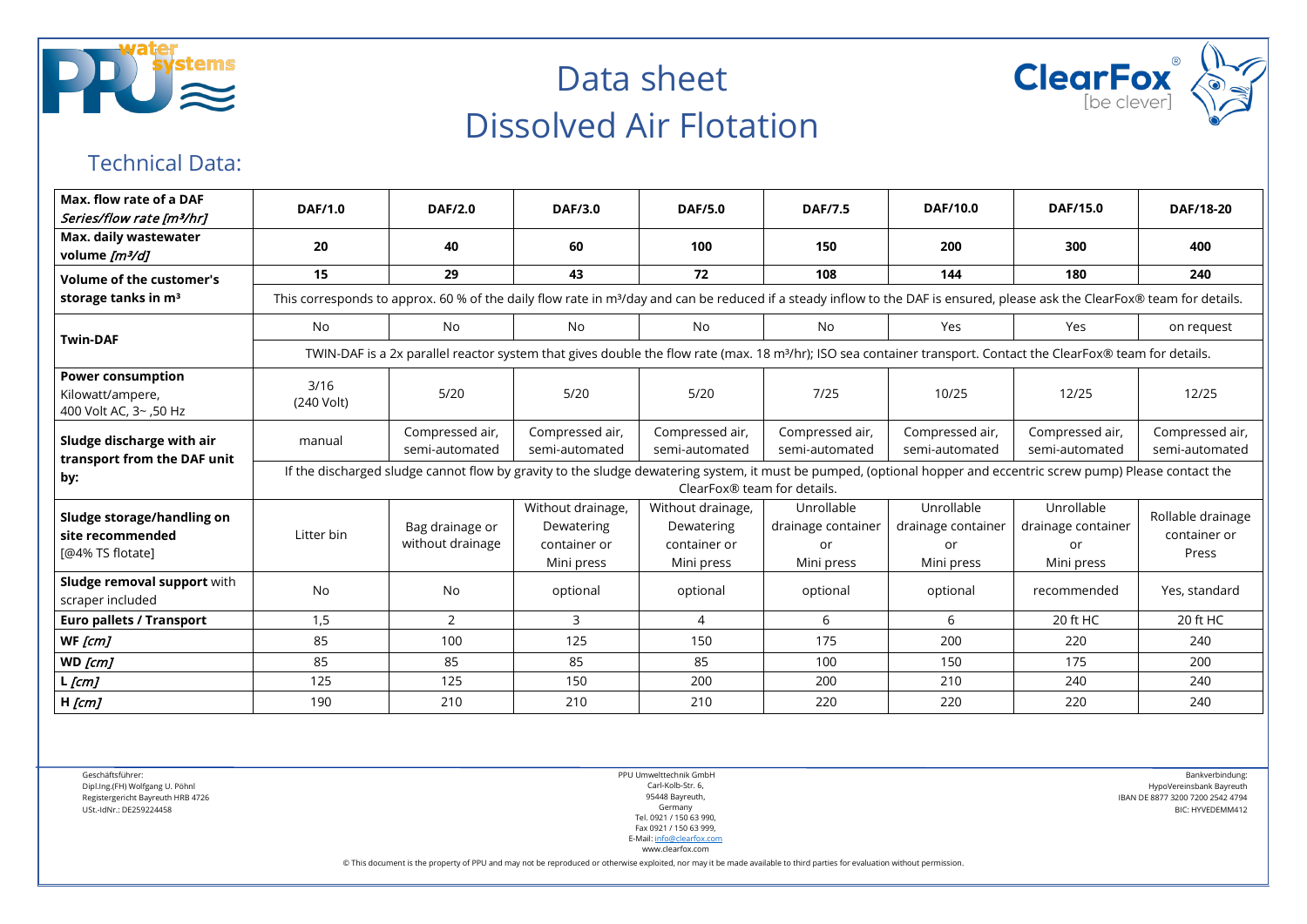



### Equipment:

Note: The information provided by our standard suppliers and manufacturers is not binding. Changes due to seasonality and delivery times are possible.

| Max. Flow rate of a DAF                                     |            |                   |                   |                   |                   |                   | 10,0              | 15,0              | 18-20             |
|-------------------------------------------------------------|------------|-------------------|-------------------|-------------------|-------------------|-------------------|-------------------|-------------------|-------------------|
| Series/Flow [m <sup>3</sup> /hr]                            |            | 1,0               | 2,0               | 3,0               | 5,0               | 7,5               |                   |                   |                   |
| Max. Daily wastewater volume [m3/d]                         |            | 20                | 40                | 60                | 100               | 150               | 200               | 300               | 400               |
| Diameter of the DAF reactor [cm]                            | PPU        | 80                | 80-100            | 100               | 120               | 150               | 180               | 200               | 220               |
| Height of the DAF reactor [cm]                              |            | 150               | 180               | 180               | 180               | 200               | 200               | 220               | 220               |
| Eccentric screw pump                                        | Netsch     | 1,0/0,75/         | 2,0/1,0/          | 3,0/1,25/         | 5,0/1,50/         | 7,5/1,50/         | 10,0/2,2/         | 15,0/3,0/         | 20,0/4,0/         |
| Flow rate [m <sup>3</sup> /hr]/ P [kW]/DN [mm]              |            | 32                | 50                | 50                | 65                | 65                | 65                | 80                | 80                |
| Multiphase pumps, total                                     | Edur       | 1,50/1,50/        | 1,50/1,50/        | 1,50/1,50/        | 1,50/1,50/        | 1,50/1,50/        | 1,50/1,50/        | 4,0/3,0/          | 4,0/3,0/          |
| Flow rate [m <sup>3</sup> /hr]/ P [kW]/ DN [mm]             |            | 20                | 20                | 20                | 20                | 20                | 20                | 25                | 25                |
| Polymer dosing pumps<br>Flow rate [l/h]                     | Iwaki      | $10 - 20$         | $10 - 20$         | $10 - 20$         | $30 - 50$         | $30 - 50$         | $50 - 75$         | ~100              | ~150              |
| Dosing pumps Flow rate [l/h]<br>Total splitting/acid/alkali | Iwaki      | $4 - 8$           | $4 - 8$           | $4 - 8$           | $10 - 20$         | $10 - 20$         | $10 - 20$         | $15 - 25$         | $15 - 25$         |
| Air compressor (containerised)<br>P [kW]/flow rate [l/min]  | Einhell    | 8 bar<br>1.50/165 | 8 bar<br>1.50/165 | 8 bar<br>1.50/165 | 8 bar<br>1.50/165 | 8 bar<br>1.50/165 | 8 bar<br>1.50/165 | 8 bar<br>1.50/165 | 8 bar<br>1.50/165 |
| Polymer container                                           | Aricon     |                   |                   |                   |                   |                   |                   |                   |                   |
| Volume [l]                                                  | Sewa       | 300               | 300               | 300               | 500               | 750               | 1000              | 1200              | 1500              |
| Agitator P [kW]                                             |            | 0.75              | 0.75              | 0.90              | 1.10              | 1.50              | 2.20              | 2,20              | 3.0               |
| Drain 2x inch female thread                                 | <b>ITG</b> | $32 - 50$         | 50                | 50                | 50                | 50                | 50                | 50                | 50-80             |
| Sludge discharge [mm]                                       | PPU        | 110               | 110               | 110               | 160               | 160               | 160               | 200               | 200               |
| Clearwater outlet [mm]                                      |            | 110               | 110               | 110               | 160               | 160               | 160               | 200               | 200               |
| Mixing/saturation section PVC                               | PPU        | PPU               | PPU               | PPU               | PPU               | PPU               | PPU               | PPU               | PPU               |
| Mixing tank PE/agitator                                     | Aricon     |                   |                   |                   |                   |                   |                   | Aricon 800        | Aricon 800        |
|                                                             |            |                   |                   |                   |                   |                   |                   | ltr               | ltr               |

Geschäftsführer:

Dipl.Ing.(FH) Wolfgang U. Pöhnl Registergericht Bayreuth HRB 4726 USt.-IdNr.: DE259224458

PPU Umwelttechnik GmbH Carl-Kolb-Str. 6, 95448 Bayreuth, Germany Tel. 0921 / 150 63 990, Fax 0921 / 150 63 999,

Bankverbindung: HypoVereinsbank Bayreuth IBAN DE 8877 3200 7200 2542 4794 BIC: HYVEDEMM412

E-Mail[: info@clearfox.com](mailto:info@clearfox.com) www.clearfox.com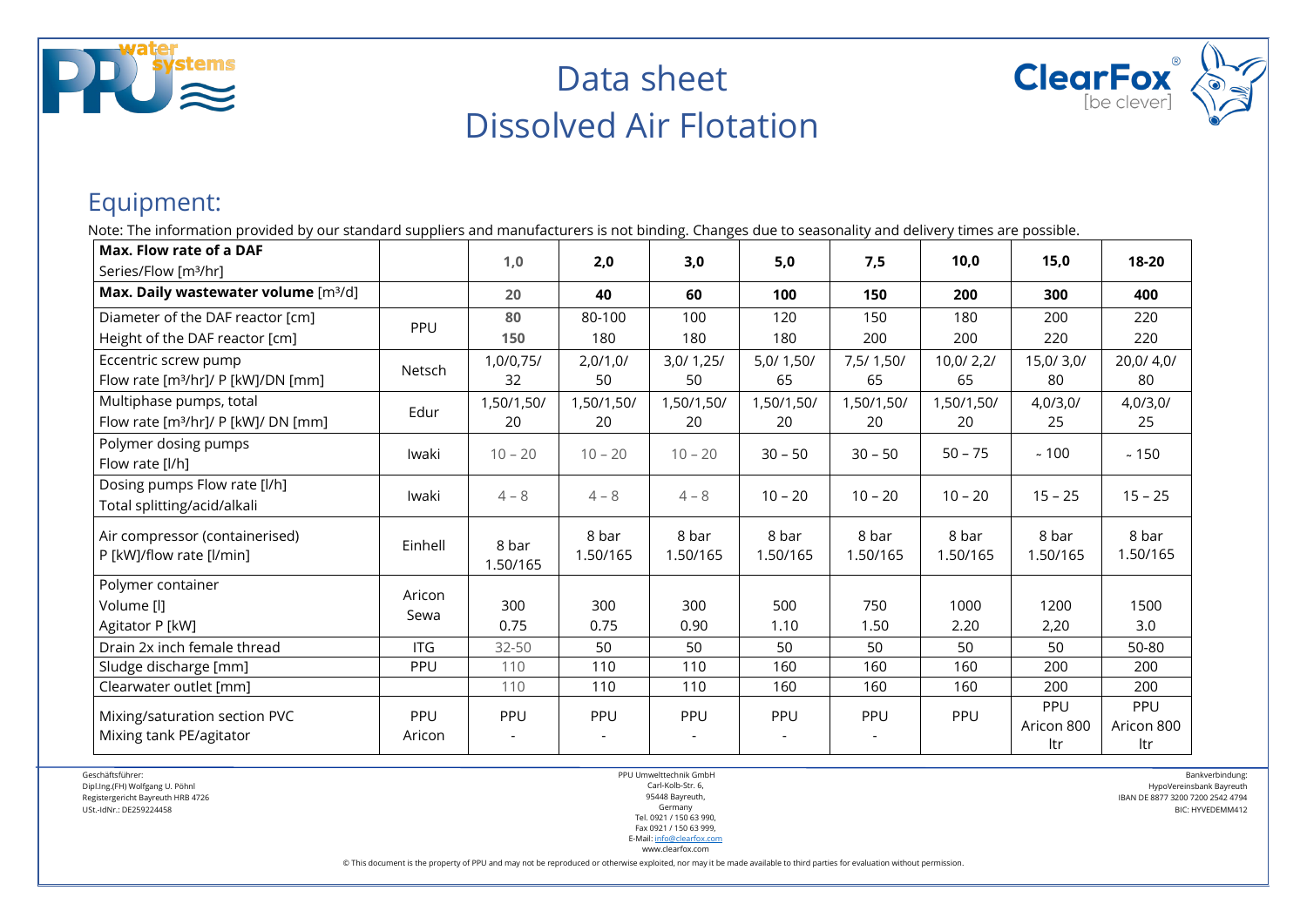| stems)<br>KIZ                                                         |                      | Data sheet<br><b>Dissolved Air Flotation</b> |                     | <b>ClearFox</b>     |                     |                     |                      |                                 |                                 |
|-----------------------------------------------------------------------|----------------------|----------------------------------------------|---------------------|---------------------|---------------------|---------------------|----------------------|---------------------------------|---------------------------------|
| Control cabinet h x w [cm]<br>PLC Mitsubishi<br>optional Siemens SI 7 | Rittal<br>Mitsubishi | ClearFox®<br>easy<br>Mitsubishi              | 80x50<br>Mitsubishi | 80x50<br>Mitsubishi | 80x50<br>Mitsubishi | 80x50<br>Mitsubishi | 100x50<br>Mitsubishi | 100x50<br>Mitsubishi/<br>$SI-7$ | 100x50<br>Mitsubishi/<br>$SI-7$ |
| Level sensor buffer 4-20 mbar                                         | Bamo                 | incl.                                        | incl.               | incl.               | incl.               | incl.               | incl.                | incl.                           | incl.                           |
| Air pressure/dry run Recycle                                          | <b>BD Sensor</b>     | incl.                                        | incl.               | incl                | incl.               | incl.               | incl.                | incl.                           | incl.                           |
| Compressed air monitoring DAF                                         | Festo                | incl.                                        | incl.               | incl                | incl.               | incl.               | incl.                | incl.                           | incl.                           |
| Dry run/thermal protection                                            | Netsch               | incl.                                        | incl.               | incl                | incl.               | incl.               | incl.                | incl.                           | incl.                           |
| Chemical level                                                        | Elobau               | incl.                                        | incl.               | incl                | incl.               | incl.               | incl.                | incl.                           | incl.                           |
| pH value                                                              | Schott               | incl.                                        | incl.               | incl.               | incl.               | incl.               | incl.                | incl.                           | incl.                           |
| pneum. sludge lifter DN [mm]                                          | <b>PPU</b>           | 80                                           | 110                 | 110                 | 110                 | 160                 | 160                  | 200                             | 200                             |
| Scraper [W/ rpm                                                       | <b>PPU</b>           | $\overline{\phantom{a}}$                     |                     |                     |                     |                     |                      | 120/16                          | 120/16                          |
| <b>Special equipment possible</b><br>2-stage/ floor cleaning, etc.    | PPU                  | No                                           | <b>No</b>           | <b>No</b>           | ves                 | yes                 | yes                  | yes                             | yes                             |

Note: Flow rates >40 m<sup>3</sup>/hr are handled with our Container Eco- DAF 40-60. Please request the data sheet.

### Technical equipment / scope of delivery:

The ClearFox® DAF units, installed in a sea container, are designed for easy installation and commissioning. With the help of the commissioning instructions and the user manual, even unskilled customers can operate and run the system. The necessary installation and assembly material is also included in the scope of delivery.

The ClearFox® DAF unit, mounted on a rack, can be put into operation by connecting the P (feeding), F (flotation reactor), D (dosing and mixing) and control units.

Parts lists as well as wear and spare parts are included in the design documents 3-4 weeks after ordering and after the start of production. Please note that we design and plan the units for each application: e.g. dosing quantity, recycling rate, surface and oxygen load. Each technical unit can thus be dimensioned according to need in terms of performance, volume and flow rate, etc.

Geschäftsführer: Dipl.Ing.(FH) Wolfgang U. Pöhnl Registergericht Bayreuth HRB 4726 USt.-IdNr.: DE259224458

PPU Umwelttechnik GmbH Carl-Kolb-Str. 6, 95448 Bayreuth, Germany Tel. 0921 / 150 63 990, Fax 0921 / 150 63 999, E-Mail[: info@clearfox.com](mailto:info@clearfox.com)

www.clearfox.com

Bankverbindung: HypoVereinsbank Bayreuth IBAN DE 8877 3200 7200 2542 4794 BIC: HYVEDEMM412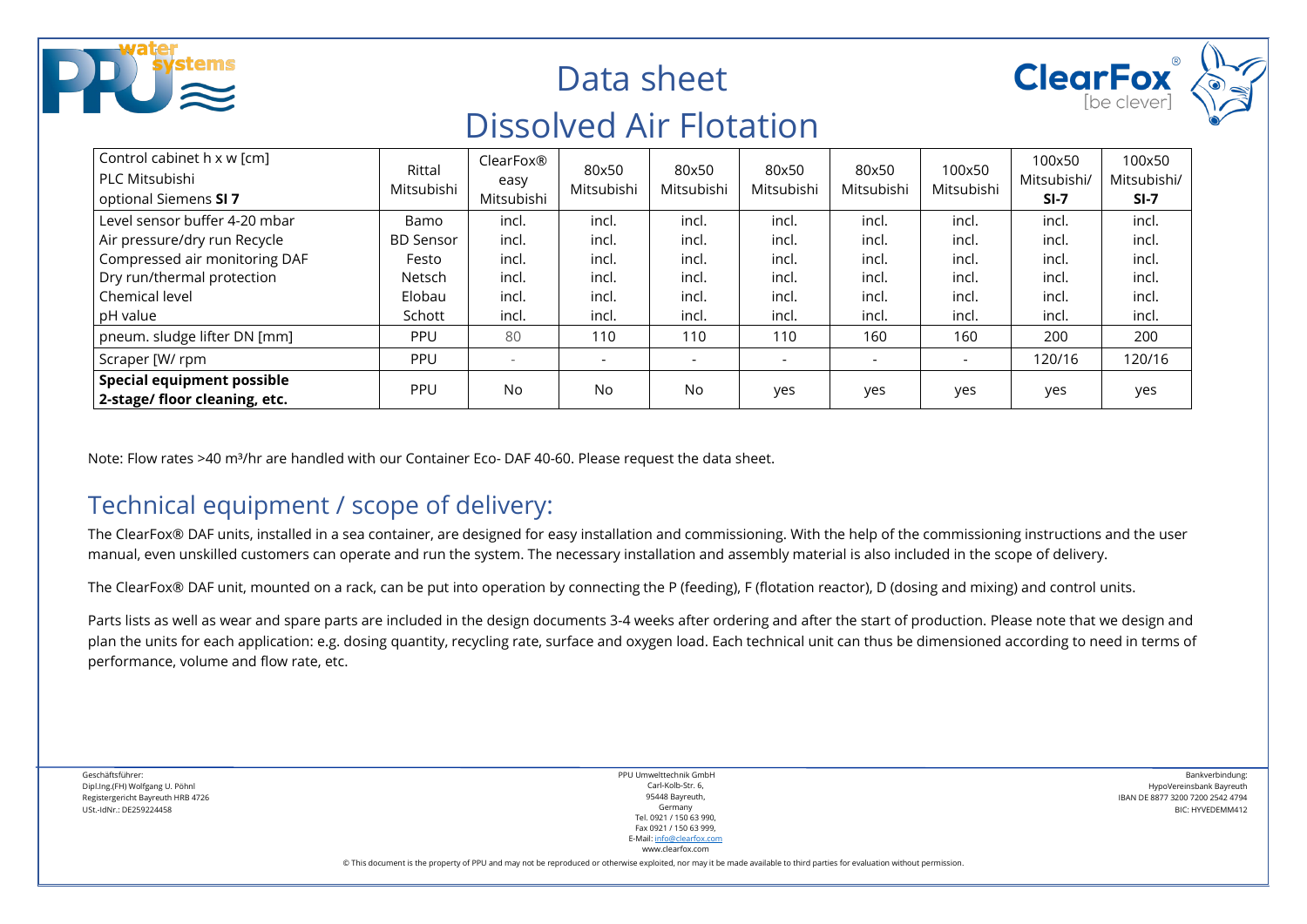



### Typical customer requirements (basic data) Typical standard design parameters:

Sludge dry matter (flotate thickening)  $\vert$   $\geq 4 < 6$ Total surface load of the liquid phase  $\vert$  3 – 6 m<sup>3</sup>/hr (1-stage) Surface loading of solids  $5 - 20$  kg/m<sup>2\*</sup>hr (1-stage) Air/solid ratio 10 – 50 g air/kg solids Average bubble size at 5-6 bar 30 – 60 micron Saturation rate during operation  $> 80 < 98 \%$ Recycling rate internal for D/H>1.5  $| \ge 25 < 40$  % (1-stage) Normal operating saturation pressure  $| \geq 3 \lt 6$  bar ( $\geq 45$  > 90 psi) Air volume per fluid in multiphase operation  $\vert$  > 5 < 20 % Sludge dry matter (flotate)  $4 - 5 % TS$ Concentration SS in clearwater  $\vert$  < 1 % Carbon degradation (CODto-CODoff) /CODinx100 80 % Removal of oils/dissolved substances  $90\%$ 

Note: The standard design parameters are closely related and influence each other.

They are valid when used without client details.

Basic data: The 2-stage DAFs are only possible after piloting a system or upgrading previous projects with the same wastewater characteristics.



PPU Umwelttechnik GmbH Carl-Kolb-Str. 6, 95448 Bayreuth, Germany Tel. 0921 / 150 63 990, Fax 0921 / 150 63 999, E-Mail[: info@clearfox.com](mailto:info@clearfox.com)

Bankverbindung: HypoVereinsbank Bayreuth IBAN DE 8877 3200 7200 2542 4794 BIC: HYVEDEMM412

www.clearfox.com